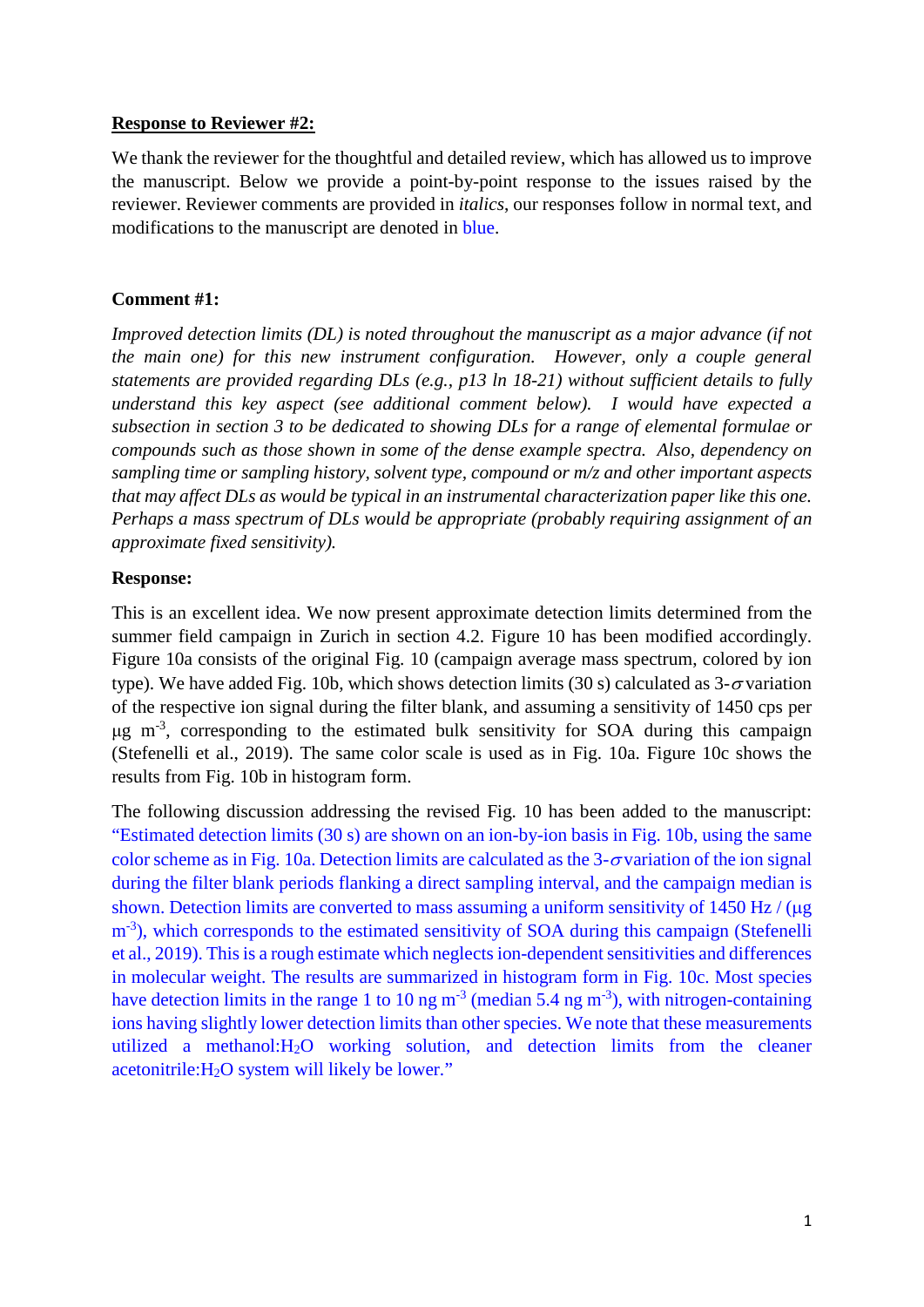# **Comment #2:**

*Both mass flux and Hz are used throughout the plots in the paper for signal metrics in various places. Can the authors explain this choice (using one vs. the other)? Is it preferred to reflect the mass weighting of the ion signals when showing multiple compounds such as the mass spectra, while not needed for showing single ions? Or if there is not uniform reasoning behind this, perhaps consider using a consistent metric throughout?*

# **Response:**

This issue was also raised by Reviewer #1 (Comment #5), and our response is repeated here.

Most studies describe particle-phase composition in terms of mass. Therefore, when discussing total EESI-TOF signal or relative composition, we utilize the mass flux metric. This is the quantity most closely related to mass that we can obtain given the unknown  $RRF<sub>x</sub>$ .

However, a large part of this paper also focuses on the fundamental operation of the EESI-TOF. Here it is desirable to present results in terms of the actual quantity measured (i.e., ion flux), which in our view makes instrument operation/response most transparent. For example, although ionization efficiency and related concepts (Eq. 1 and related discussion), as well as the RRFx, can be in principle discussed in terms of mass, these concepts and the obtained values are most clear when presented in terms of the probabilistic behavior of individual ions and molecules.

We have clarified this in the manuscript as follows (section 3.1):

"Fundamentally, the EESI-TOF measurement is in terms of the ion flux reaching the detector (Hz), as shown on the left axis of Fig. 2. However, in most studies the particle phase is described in terms of mass for both absolute and relative concentrations, making it desirable to also obtain a mass-related metric from the EESI-TOF measurements. In principle, the EESI-TOF ion signal for a molecule *x* can be converted to a mass concentration according to Eq.  $(1)$ :"

"For reference, we show on the right axis of Fig. 3 the  $MF_x$  (in attograms  $(10^{-18}$ <sup>e</sup>) per second, ag  $s^{-1}$ ) corresponding to the measured  $I_x$ ; however for the remainder of the basic characterization experiments presented herein we show instead the directly measured *Ix*, which is the actual quantity measured by the instrument."

# **Comment #3:**

*Title: the title refers to the EESI-TOF instrument, but the paper is all about the EESI source with no new information or modification for the TOF mass spectrometer. A TOF does not seem strictly needed either, and EEIS has been used before with other mass analyzers. I strongly suggest that the title is updated to reflect this, to something like "An extractive electrospray (EESI) ion source for online mass spectrometric measurements…"*

## **Response:**

The motivation for the development of this instrument is to fill an important gap in existing OA measurements, namely an online, highly time-resolved, field-deployable system with a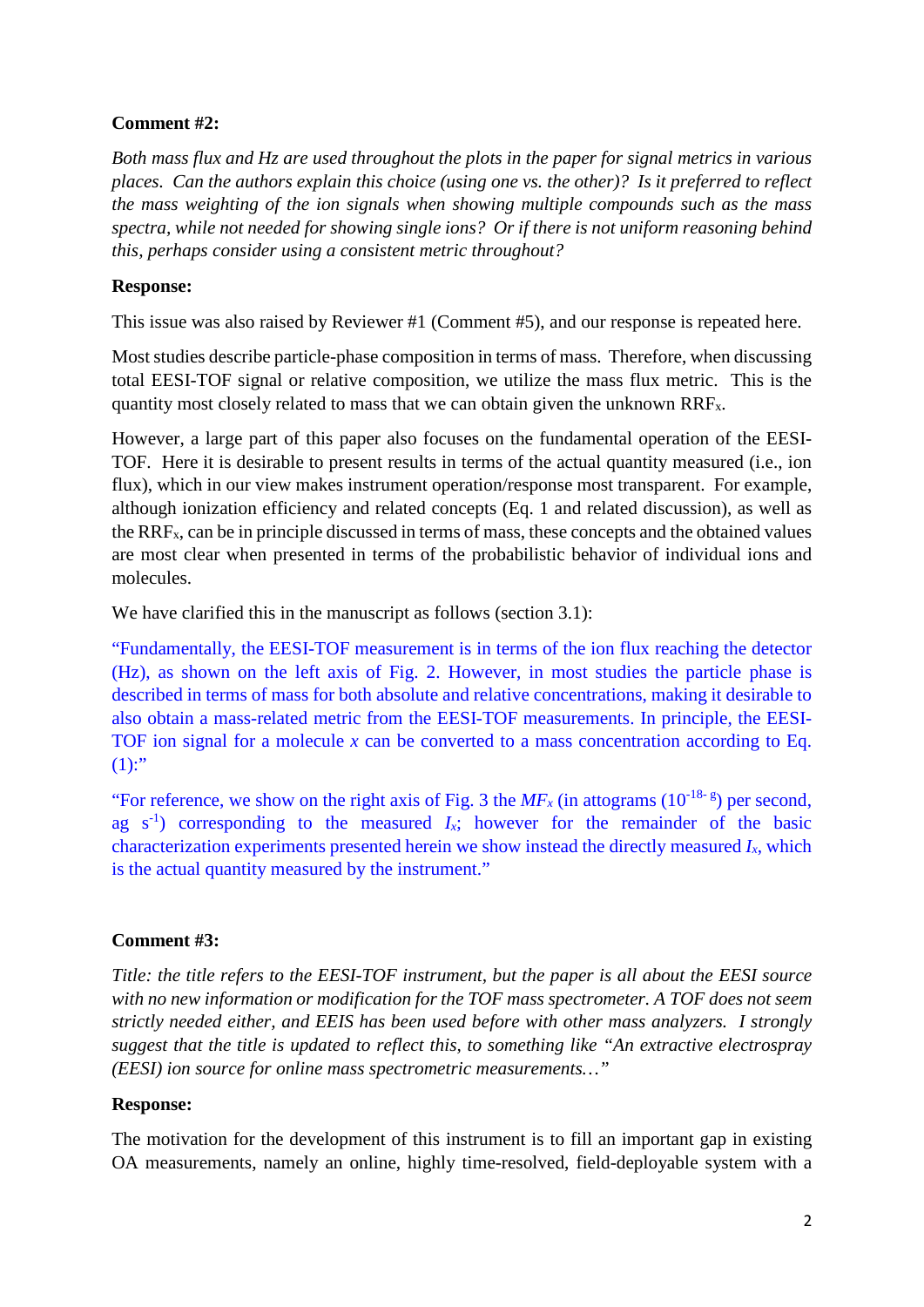relatively controlled ionization scheme and sufficient detection limits for ambient operation, but without analyte decomposition or fragmentation. We achieved this through the development of a new EESI source, optimized for and coupled to a specific TOF-MS. Although we agree that, in principle, the EESI source presented here can be adapted to other mass spectrometers, it is not clear that all of these capabilities will be preserved. As a simple example, the ion transmission efficiency of the specific TOF-MS used here is an important factor in achieving the requisite detection limits. Likewise, the specific construction of the TOF-MS capillary inlet limits the range of accessible temperatures and time spent at/near atmospheric pressure post-extraction.

As a result, we strongly feel that adaptation of this EESI inlet to a new instrument creates a system which once again requires fundamental and comprehensive characterization, and is thus best considered a separate instrument. To avoid confusion on this point, we therefore prefer to retain the original manuscript title.

We now note this instrument vs. source issue in sensitivity discussion in Section 3.2: "Note that these improved detection limits represent the performance of the entire EESI-TOF instrument relative to previous instruments, and we cannot disentangle the contributions of the ionization unit and MS detector."

#### **Comment #4:**

*P1 ln 13: DLs without the relevant sampling time are meaningless, please state.*

#### **Response:**

The revised text reads: "The EESI-TOF achieves a linear response to mass, with detection limits on the order of 1 to 10 ng  $m<sup>-3</sup>$  in 5 s for typical atmospherically-relevant compounds."

#### **Comment #5:**

*P6 ln 3-7: Again, it is unclear what the relevant sampling period for the stated numbers are, please clarify. Strictly speaking, the amount of sample should be stated as well, but given the similarity of the discussed instruments they are probably comparable.*

#### **Response:**

We agree that this information would be useful, however it is not available from the cited literature. We are able to provide integration times for the Gallimore et al. system, however: "A more recent EESI system (Gallimore and Kalberer, 2013; Gallimore et al., 2017) attained individual compound detection limits of  $\sim$ 1 µg m<sup>-3</sup> for 100 s integration (M. Kalberer, private communication), which were further reduced to as low as  $0.25 \mu g$  m<sup>-3</sup> using tandem mass spectrometry (MS<sup>2</sup>) and collisionally-induced dissociation (CID)."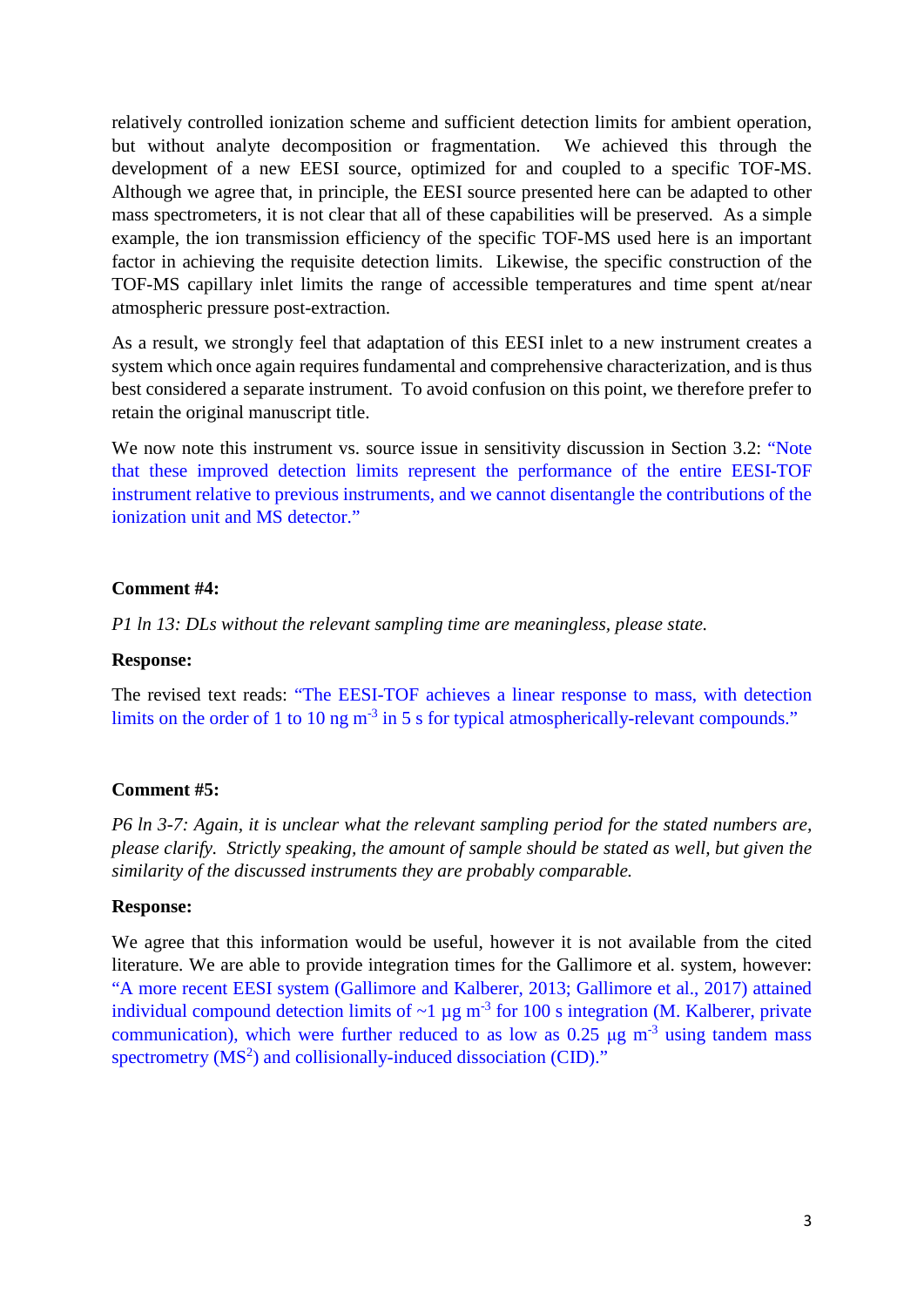# **Comment #6:**

*P6 ln 11-14: This statement about "EESI" is unclear whether it refers to previous work or this paper. Probably previous work since it comes before the final paragraph stating what is presented in this paper? If so, provide references?*

# **Response:**

This refers to the Gallimore and Kalberer (2013) study discussed earlier in the paragraph. The reference is now repeated for clarity.

# **Comment #7:**

*P7 ln 4-5: It is stated that 1 um Teflon filters are used for blanks. Often for online aerosol instruments, hepa filters with small pressure drops under extended aerosol exposure are used for blanking. Can the authors comment on any issues with pressure differences associated with switching between filter/no-filter during extended sampling with a clean filter and as the filter loads up with aerosol since substantial pressure changes (~20 mbar) might substantially alter the spray. It is noted later (P12 ln 2-3) that only a 2% change in the [NaI]Na+ ion was observed during filter switching during sampling of ~30 ug/m3 of a-pinene ozonolysis SOA, however from that it is not clear how well this type of filtering works under extended operation of polluted air. Did the authors operate with this type of filter for the proof-of-concept tests described in Section 4? It would also seem that using a Teflon, low surface area, filter could have less potential artifacts from adsorption/desorption of sticky gases, than HEPA filters with*  large surface areas composed of glass or plastics. Thus, providing more *information/experience on this aspect could be of substantial value for future users of this source.*

# **Response:**

The 1 µm Teflon filters were used for the laboratory characterization experiments. The measurements described in section 4 instead used a nylon cartridge filter (Parker Balston, 9933- 11-BQ), which is now noted in the manuscript. These two options provided very similar performance. A HEPA filter was tested in one very recent campaign, but evaluation of its performance is ongoing. Regardless of filter type, we expect that some amount of absorption/desorption is inevitable, however these artifacts are removed by a properly functioning denuder.

The magnitude of the change in the  $[NaI]Na<sup>+</sup>$  signal depends primarily on the details of spray optimization. Thereafter, during stable operation (i.e. without clogging or user adjustments) we have not observed this value to change in response to increased filter loading. However, during high concentration studies the filter is changed regularly to minimize challenge to the denuder by desorbing semivolatile material, and this maintenance schedule may also prevent us from observing the suggested effect.

The following text has been added to the manuscript: "For the proof-of-concept deployments discussed in Section 4, this filter was replaced with a nylon cartridge filter (9933-11-NQ, Parker Balston, Lancaster, NY, USA), which performed similarly."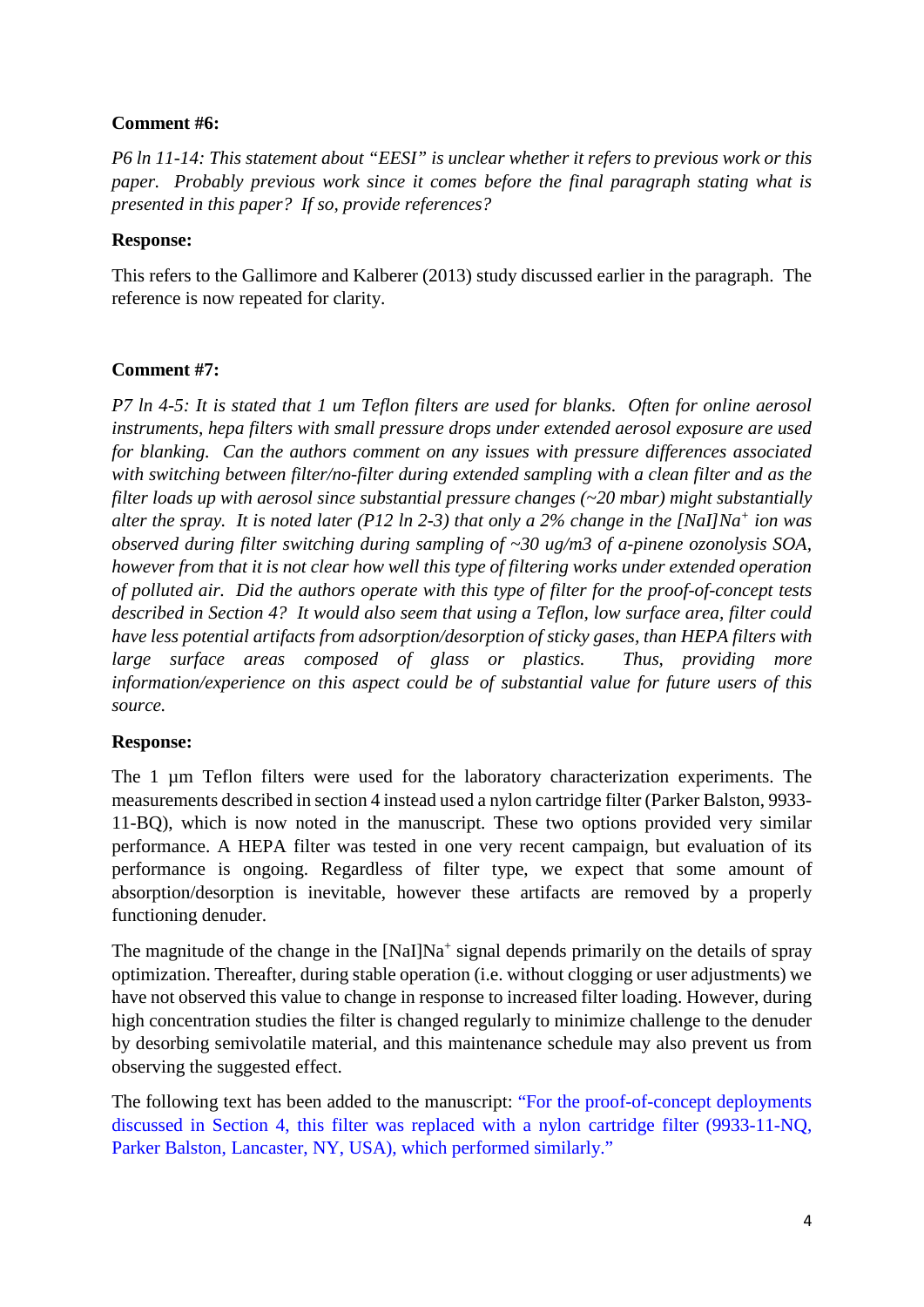## **Comment #8:**

*P7 ln 7: the gas-phase denuder seems quite small for this application. What is its capacity? Has breakthrough been tested? How often does it need to be replaced, as a function of sampled concentration?*

# **Response:**

Questions related to denuder performance were also raised by Reviewer #1 (Comment #3), and our response is duplicated here.

We agree with the reviewer that denuder breakthrough is problematic, as it can result in either increased detection limits or spurious particle signal. These issues were noted in the original manuscript in section 2.1 as motivation for installing the denuder and we leave the original text unchanged except that we now note that these problems can arise not only from the absence of a denuder but also from breakthrough.

We have not conducted a comprehensive, compound-by-compound assessment of the denuder. The term "most species" was instead meant to indicate that for the systems discussed in this manuscript (i.e., pure components, laboratory-generated SOA, and initial ambient measurements in Switzerland), breakthrough has not been observed. More recently, we have experienced some breakthrough issues in heavily polluted ambient locations. Characterization of these effects is ongoing and preliminary results suggest this problem can be solved without degrading performance simply by utilizing a larger denuder.

We now discus this in section 2.1 as follows: "The denuder is very similar to that used for the CHARON-PTRMS, where it removes methanol, acetonitrile, acetaldehyde, acetone, isoprene, methylethylketone, benzene, toluene, xylene, 1,3,5-trimethylbenzene, and α-pinene with >99.9999% efficiency (Eichler et al., 2015). Our experiments show >99.95% removal for pinonic acid, and no detectable breakthrough in the chamber and field experiments presented in section 4, which were conducted at OA concentrations up to approximately 10  $\mu$ g m<sup>-3</sup> with the denuder not requiring regeneration for at least 2 weeks. For smog chamber experiments on wood and coal-burning emissions at higher concentrations (20 to 200  $\mu$ g m<sup>-3</sup>, 1 experiment of 3-4 h per day) (Bertrand et al., submitted), the denuder was regenerated every 2 to 3 days, when a slower response time was observed on switching between the direct sampling and filter blank measurements. This suggests a higher capacity denuder should be used for continuous sampling under polluted conditions."

# **Comment #9:**

*P7 ln 18: "We find that maximum ion transmission is achieved by maximizing the flow rate into the mass spectrometer, which for our pumping configuration is nominally 1 L min-1". It is unclear to me if the authors are simply stating here that sensitivity simply increases with an increasing ion flux to the mass spectrometer, or if there is an additional benefit of the higher flow. I would also be curious to what extent this effect can be separated from the evaporation process changing with flow, and if this was characterized as part of this work.*

## **Response:**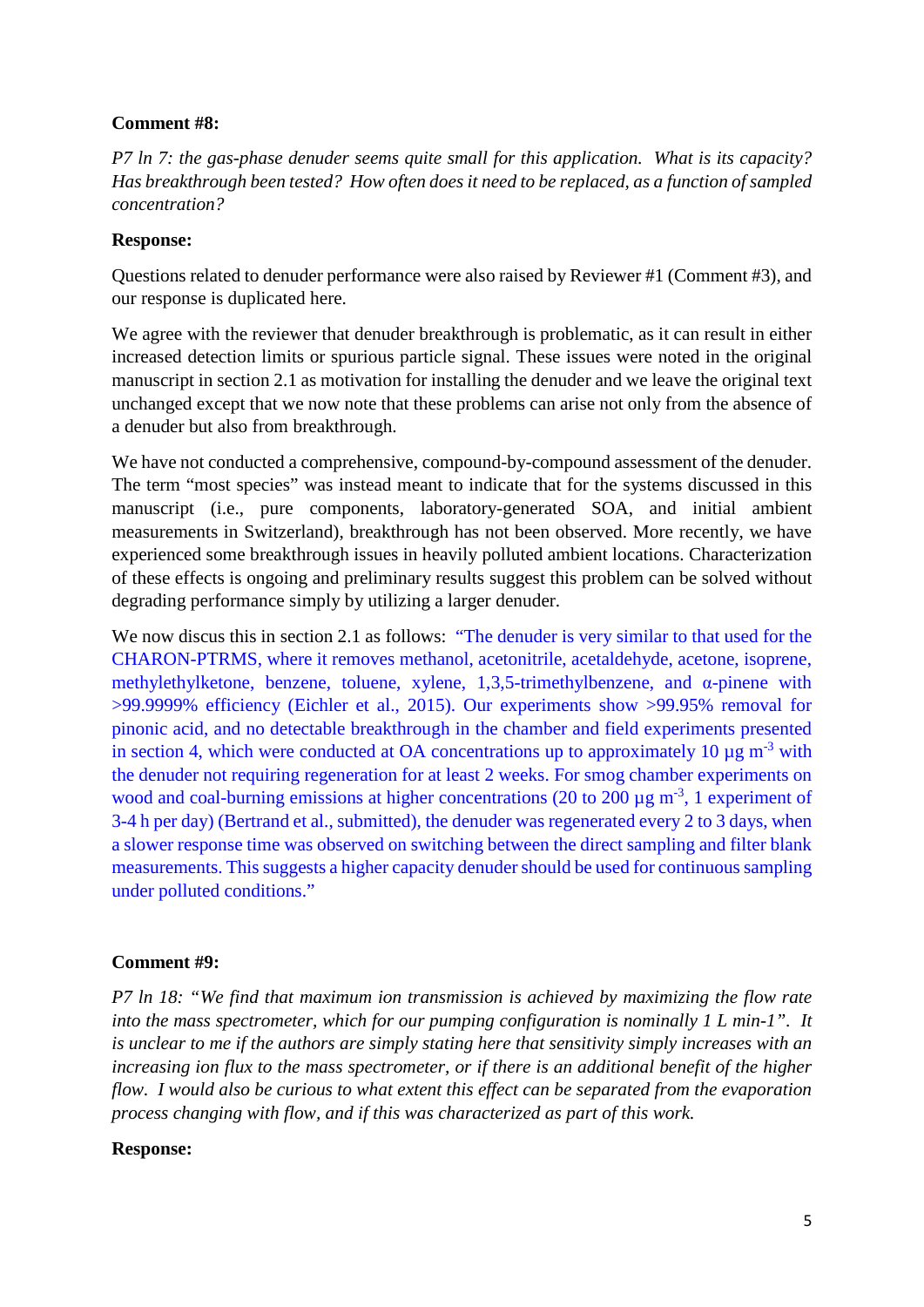We have empirically observed that the increased ion transmission at high flow rate is greater than can be explained solely by an increase proportional to flow rate. However, this is at present purely an empirical observation, and we are unable to provide further insight into the mechanism.

#### **Comment #10:**

*P8 ln 6: This statement is too vague. Please provide more information about the estimated temperature or range of temperatures, and the method of estimation.*

#### **Response:**

Unfortunately, we are unable to be more precise here because we lack the capability to either measure the gas temperature at the capillary outlet or to model heat transfer throughout the entire inlet system. Although admittedly less informative than we would like, we do consider the current statement accurate given the short residence time and the fact that the 240 °C temperature is measured at the heating unit rather than the actual capillary walls. This latter point was not in the original manuscript, but has been added.

#### **Comment #11:**

*P8 ln 19: is this 1 L min-1 STP, or at some reduced pressure going into the MS?*

#### **Response:**

We have clarified that this flow rate is at STP.

## **Comment #12:**

*P10 ln 15: how was this binding energy quantified?*

#### **Response:**

We apologize for omitting the references (Rodgers and Armentrout, 1999; Pejov, 2002), which in turn rely on a combination of quantum chemical calculations and collision-induced dissociation experiments.

## **Comment #13:**

*P 12, ln 24: "In the absence of fragmentation or decomposition, which has not been observed for any system presented herein". It is unclear how the authors reach this conclusion, it is not supported by the data presented. While it is indeed encouraging that the pure compounds measured by the EESI-TOF in this manuscript did not decompose during analysis (although none of them are particularly unstable), this certainly cannot be shown for the various types of SOA analyzed, since its composition is not known otherwise. The similarity of the EESI and FIGAERO results, which are known to be affected by decomposition (Lopez-Hilfiker et al.,*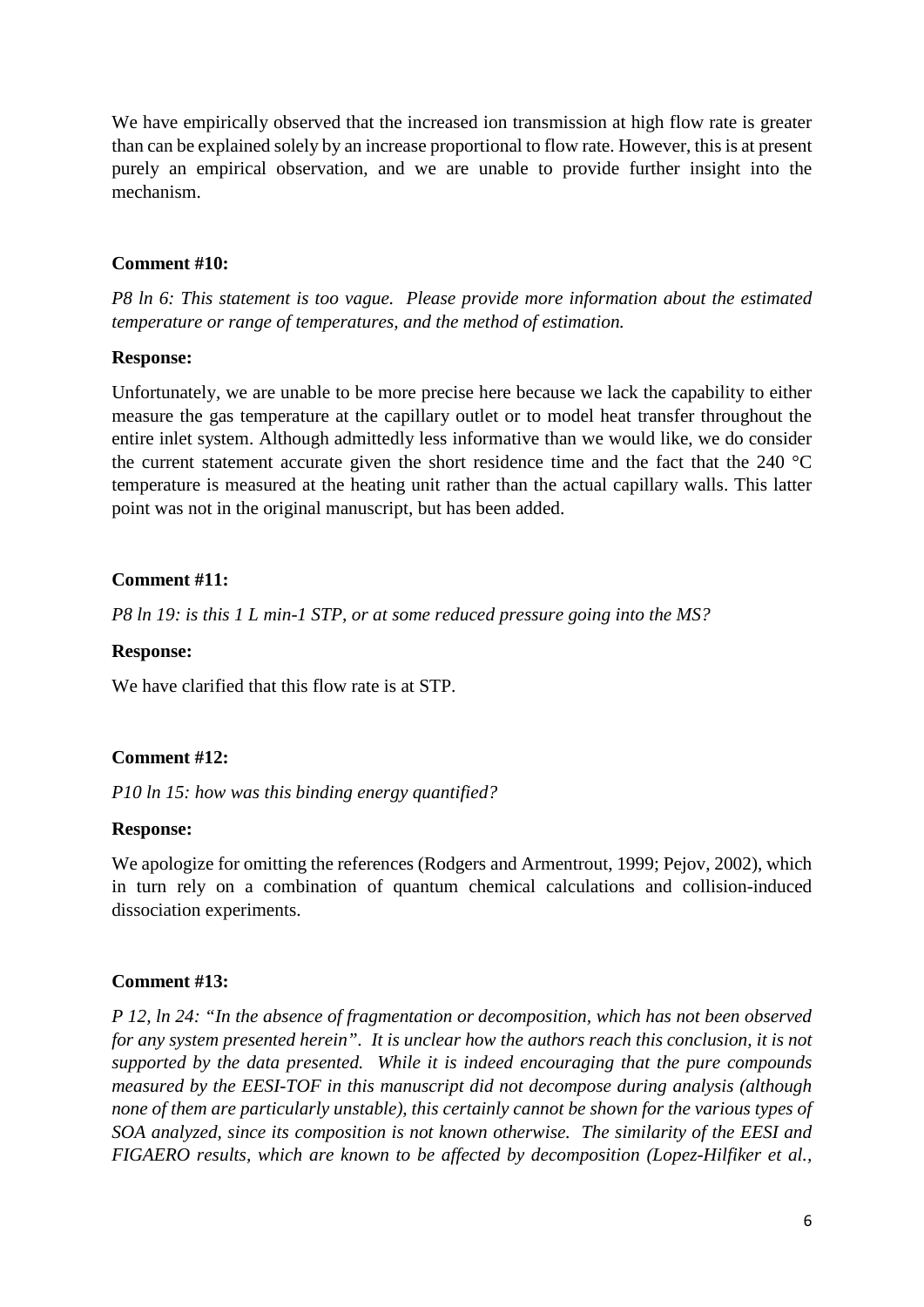*2016, cited in the manuscript, also Stark et al., ES&T 2017), suggest that the EESI might also have some degree of decomposition or fragmentation.*

*More importantly, this study does not present any indirect evidence that the chemical compositions identified by EESI are indeed consistent with no fragmentation. E.g. in the CHARON instrumental manuscript (Mueller et al., 2017) a comparison of O:C ratios for bulk (AMS) and CHARON was performed, showing – as expected – a lower O:C in the CHARON consistent with some fragmentation/elimination of oxygenated fragments. Such a comparison for the EESI-TOF for one of the simpler SOA cases would increase confidence that the effects of decomposition and fragmentation are low. In the absence of such supporting evidence, I would strongly qualify the above statement.* 

## **Response:**

We agree that the text highlighted by the reviewer gives the impression that we have performed a detailed assessment of thermal decomposition for every aerosol measured in the paper, which overstates the extent of characterization. The revised text, which is concerned primarily with quantification of individual ions, simply begins: "Assuming no fragmentation or decomposition".

In response to the larger point raised by the reviewer, we provide here some additional information relevant to the understanding of possible thermal decomposition in the EESI-TOF. As noted by the reviewer, we can verify that the pure compounds tested herein did not decompose. This rules out decomposition of aerosol less thermally stable than citric acid (which decomposes at approximately 200 °C).

We agree with the reviewer regarding the difficulty associated with verifying a lack of thermal decomposition in complex aerosol. One way to address this is to ramp the temperature of the capillary. However, as decreasing the capillary temperature increases the instrument gas load, an operational limit is reached when the temperature of the cartridge heaters remain well above room temperature. Our ability to test hotter temperatures is also limited by hardware constraints on heater operation. Nonetheless, over the range of accessible temperatures, we have observed an increase in sensitivity to  $\alpha$ -pinene SOA across the entire mass spectrum with increasing temperature. In the event of thermal decomposition, a decrease in apparent sensitivity would be expected, whereas the increased sensitivity is likely due to more droplet evaporation. Although we cannot rule out the possibility that thermal decomposition occurs at levels small relative to the sensitivity increase, these results do suggest that it is at most a minor effect.

The reviewer also raises comparisons of the EESI-TOF and FIGAERO operation, as potential comparisons between EESI-TOF and AMS atomic ratios. Regarding the EESI-TOF vs. FIGAERO, we note that although the unit temperatures in question are relatively similar, exposure to these temperatures in the EESI-TOF is on the order of  $10<sup>5</sup>$ -10<sup>6</sup> times shorter in the EESI-TOF, greatly reducing heat transfer.

Comparison of the atomic O:C ratios between EESI-TOF and AMS have been performed for summer and winter campaigns in Zurich (Qi et al., 2019; Stefenelli et al., 2019). In all cases the EESI-TOF values are greater than or equal to the AMS. However, while ion-molecule reaction rates and thus compound-dependent response factors are well-constrained in the CHARON-PTR system, compound-dependent EESI-TOF extraction efficiencies and *RRFx*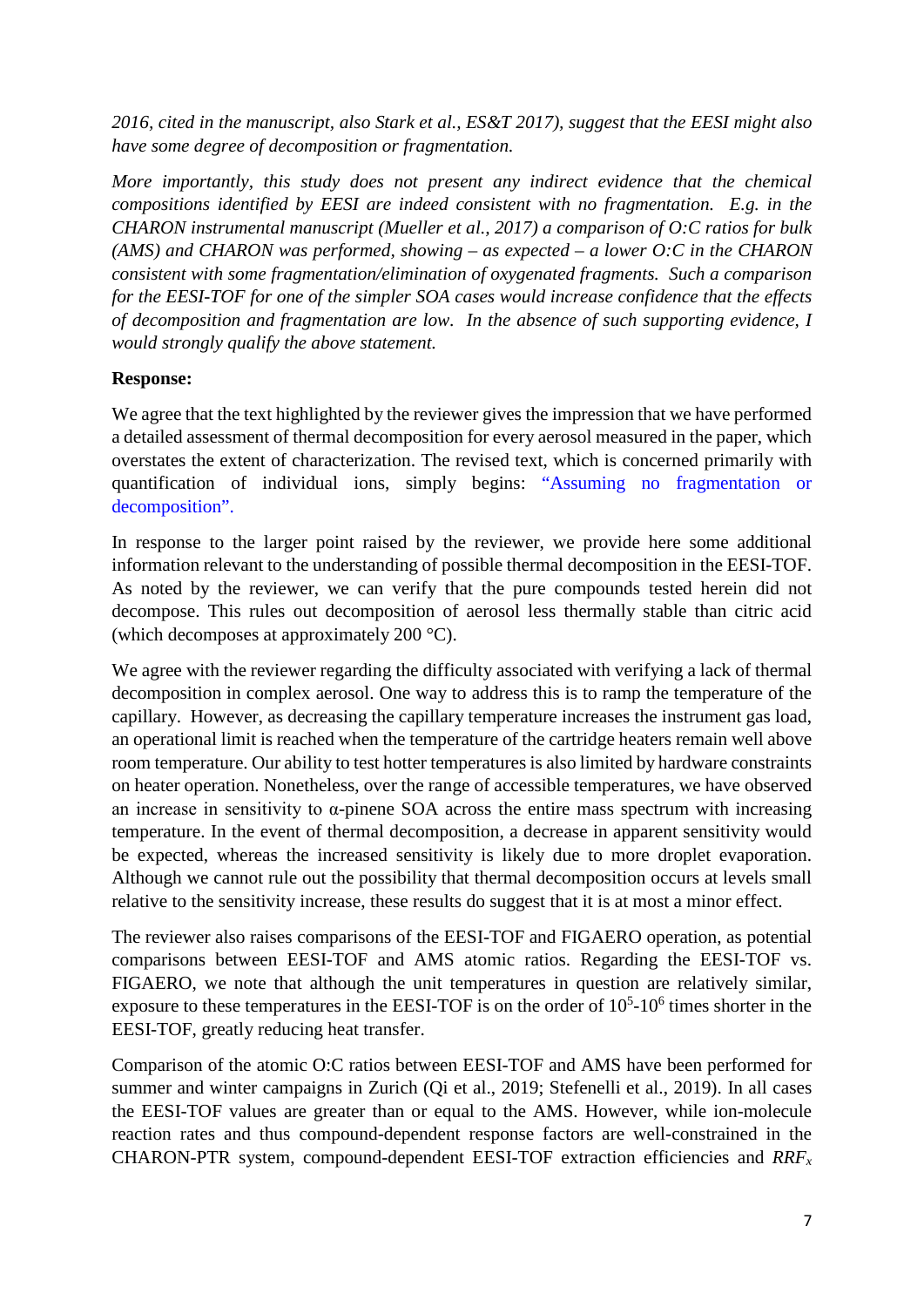have not been characterized in detail and may strongly affect the comparison. Therefore we do not believe this data can be used to check for thermal decomposition in the EESI-TOF.

## **Comment #14:**

*P13 ln 20-21: Detection limits need associated averaging time information to be meaningful. ~5s, like in Fig. 2?*

#### **Response:**

Yes, this refers to 5 s measurements (added to the manuscript). Note, however, that we state that 10 ng  $m<sup>-3</sup>$  are "readily detectable" with 5 s of averaging, not that the 5 s detection limits are  $10 \text{ ng m}^3$  (they are lower).

#### **Comment #15:**

*P 13 ln 21-23: Are these comparisons of detection limits for other instruments for similar averaging time?*

#### **Response:**

See response to Comment #5. Averaging times are not reported in the cited manuscripts, although we are able to provide them for the Gallimore et al. system. However, based on the sample data provided in these studies, the times for the other instruments are likely equal or longer.

## **Comment #16:**

*P 14 ln 29: The authors describe the EESI-TOF sensitivity to benzene SOA as an outlier compared to the other five SOA systems studied. Looking at Fig. 4 the benzene SOA sensitivity is within the variability of EESI-TOF citric acid sensitivity, and the factor of ~20 difference in bulk SOA sensitivity (RRFs 0.05 to 1) is similar to the factor of ~30 spread observed for single compounds. There is also a consistent trend in EESI-TOF sensitivity of SOA produced from the homologous series of benzene, toluene, and trimethylbenzene. Additional clarification is needed to justify considering benzene SOA an outlier and excluding it from the calculation of the variability in EESI-TOF SOA sensitivity.*

## **Response:**

This issue was also raised by Reviewer #1 (Comment #6) and our reponse is duplicated here.

In the original manuscript, benzene was classified empirically as an outlier because its removal has a considerably larger effect on the range of SOA RRFs (60 % decrease) than does removal of either the highest RRF (1,3,5-trimethylbenzene, 40 % decrease) or the next lowest (phenol, 30 %). However, the low RRF observed for benzene is consistent with the overall observed trend, and we therefore agree it can be misleading to treat it separately. The revised text simply notes that the range of RRFs observed for SOA is lower than that for the pure compounds, while noting that the pure compounds must occupy a larger range than indicated because the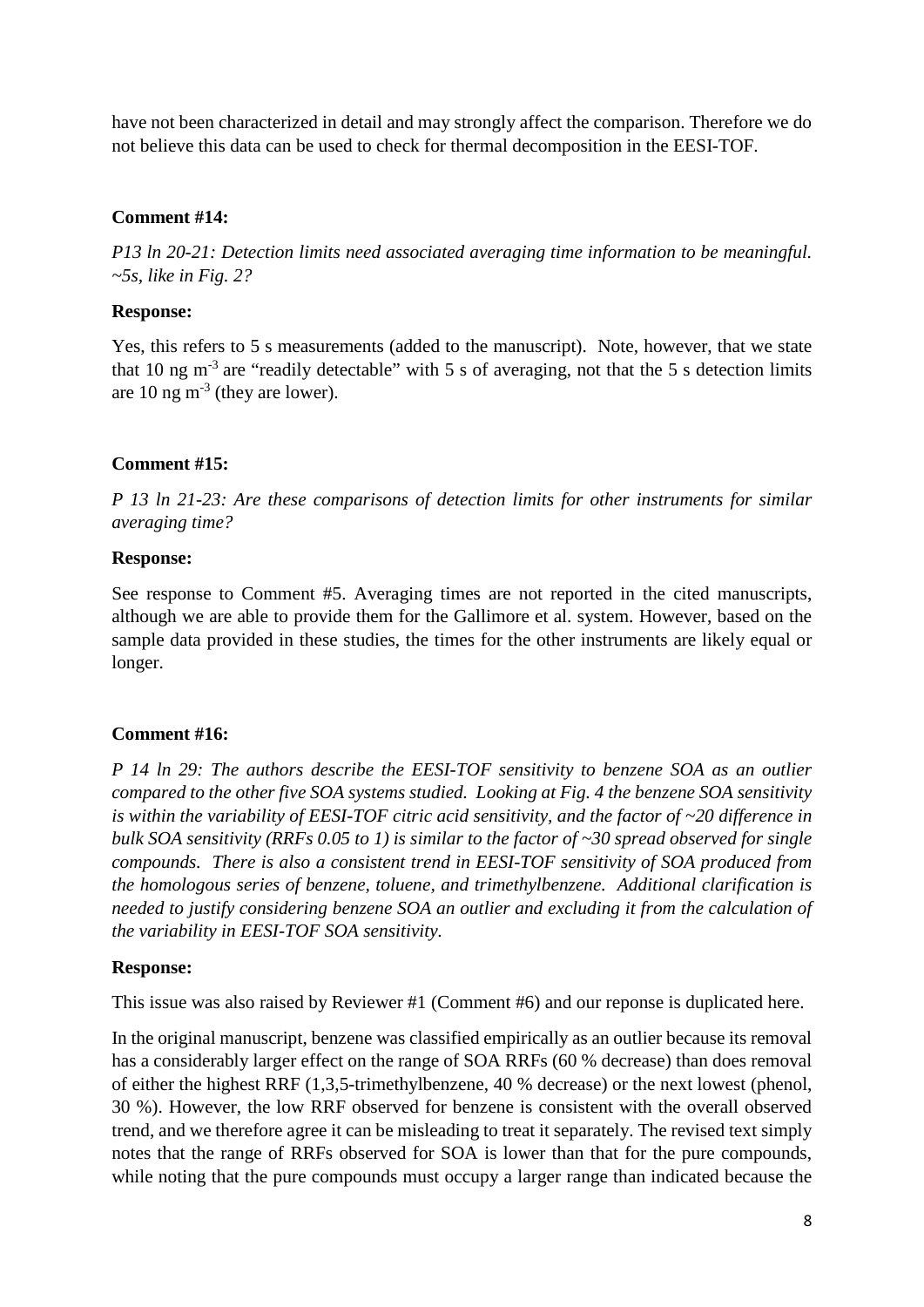RRF for benzene SOA is a factor of 3 lower than any of the pure components. As noted by Reviewer #1, this decreased RRF range for SOA is expected given that it represents the mean RRF of a complex mixture.

The revised text is as follows. "The *RRF<sub>x</sub>* observed for the SOAs span a much smaller range than do the pure components, i.e. a factor 15 between benzene and 1,3,5-trimethylbenzene compared to a factor of ~30 between citric acid and dipentaerythritol (note that the range of *RRFx* for pure components is an underestimate, as some pure components must have an *RRF* at least as low as benzene, which is itself a factor of 3 lower than citric acid). The smaller *RRFx* range exhibited by the SOA experiments is expected given that each value represents the mean *RRF* of a complex mixture and is consistent with ambient observations, where we do not observe major composition-dependent variations in overall EESI-TOF sensitivity to bulk ambient OA (Qi et al., 2019; Stefenelli et al., 2019). However, direct calibration is clearly advisable for compounds for which absolute quantification is desired. Further, for aerosol of unknown composition the possibility of multiple isomers (potentially having significantly different *RRFx*) must be considered."

The corresponding text in the abstract and conclusions has also been modified.

Abstract: "Although the relative sensitivities to a variety of commercially available organic standards vary by more than a factor of 30, the bulk sensitivity to SOA generated from individual precursor gases varies by only a factor of 15."

Conclusions: "The EESI-TOF sensitivity to SOA generated from a set of individual precursor gases varies within a factor of 15."

## **Comment #17:**

*P15 ln 8-10: Molecular identification would clearly be a major difficulty in doing this as well. I.e., even if you could just order any compound you wanted, it would be difficult to determine if the isomer detected was the one calibrated for.*

#### **Response:**

We agree, and have added the following text:

"Further, for aerosol of unknown composition the possibility of multiple isomers (potentially having significantly different *RRFx*) must be considered."

#### **Comment #18:**

*P15/L15 – P16/L9: This section on comparison of EESI-TOF vs. FIGAERO/I-CIMS raw signal seems a bit underdeveloped and potentially susceptible to misinterpretations. The Hz signals of many compounds are compared between the two instruments which show good correlations overall and among ions on a log-log basis. It is stated that I-CIMS reaction rates are collisionlimited which in conjunction with adduct binding energies dictate sensitivity, which can be operationally estimated by exploring declustering potential (a.k.a. voltage scanning). Based*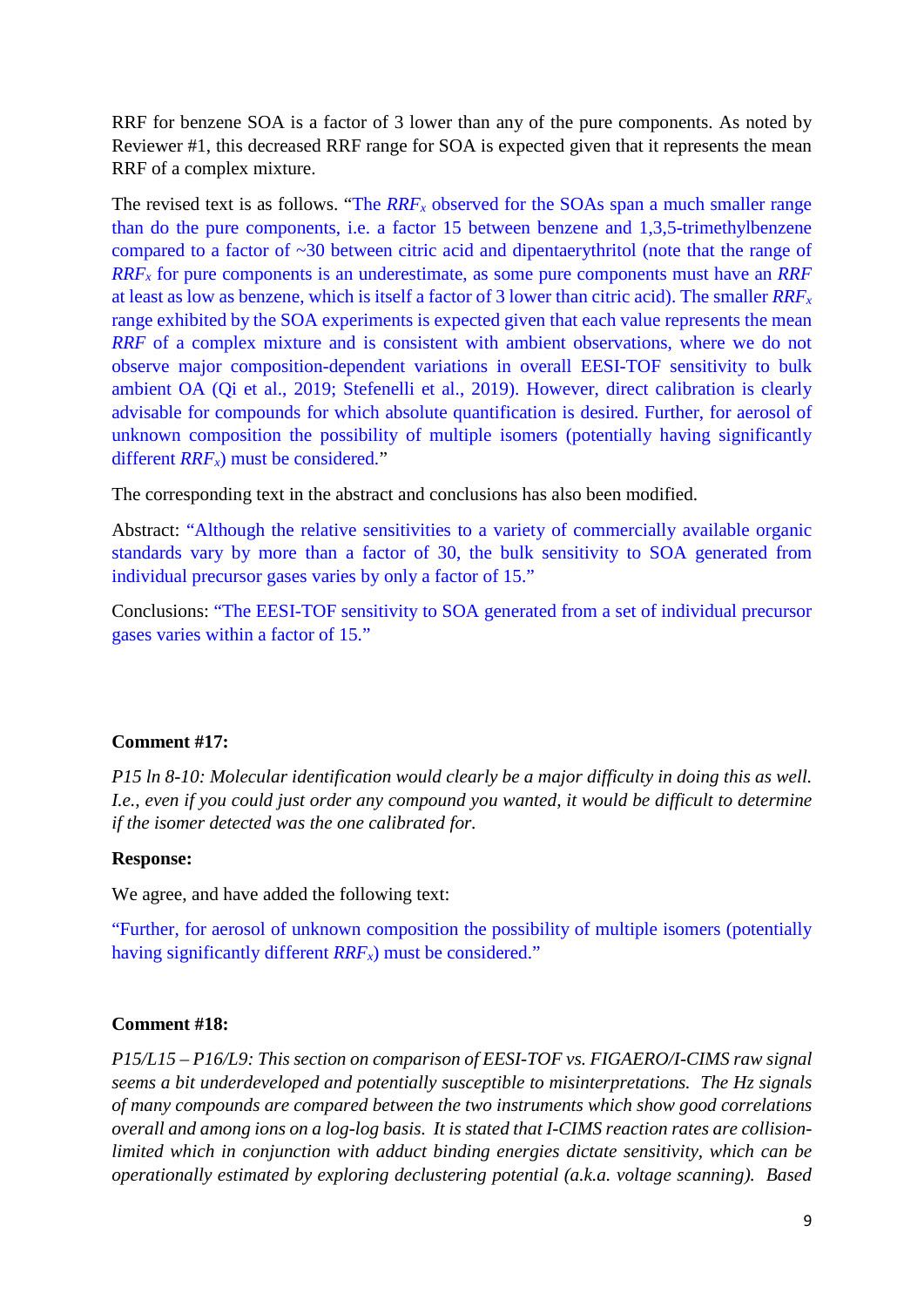*on the good agreement, it is concluded that therefore the EESI-TOF spectra likely reflect the actual distribution of compounds in particles. However, it has been shown that the relative sensitivities for I- can vary widely; therefore there seems to be a large unsubstantiated logical leap here. I worry that readers will interpret the statement that I-CIMS is collision-limited and seemingly glossed over additional factors controlling sensitivity as meaning that the uncalibrated I-CIMS spectrum essentially reflects the relative distributions of compounds in particles.*

*Why wasn't the voltage scanning sensitivity estimation method used here? This could help close this gap, providing a more direct look at response factor variability for the EESI for a wide range of atmospheric SOA surrogate compounds? It is especially surprising that this step wasn't taken, given the authors' development of that method. Without calibration or knowing the general instrument sensitivity and declustering settings, it would seem that the slopes don't have much meaning. That said, the good correlation certainly is interesting, useful and promising that the current analysis suggests that empirical sensitivities may be derivable/parameterized for the EESI-TOF.*

## **Response:**

We agree with the reviewer that a detailed comparison of the EESI-TOF with the FIGAERO-I-CIMS (or other related instruments) is of high interest, and regarding the potential utility of the voltage scanning for sensitivity estimation. However, these investigations are very complex, whereas the measurements performed for this comparison were intended only as a basic proof-of-principle test with the specific goal of demonstrating that the EESI-TOF response is qualitatively similar to a gas-phase CIMS despite the additional complications of condensed-phase extraction and droplet evaporation/ionization. Because of this limited goal, we did not conduct the voltage scanning suggested by the reviewer and a relatively limited amount of data is available. We have since conducted several dedicated campaigns focused on the inter-comparison of EESI-TOF with related instruments, and prefer to defer a detailed discussion of such inter-comparisons to the presentation of these studies.

The reviewer also identifies the final sentence in section 3.2 ("Further, the correlation [between FIGAERO and EESI-TOF] indicates that the spectral patterns observed in the EESI-TOF likely reflect to a large degree the actual distribution of compounds in the particle phase" as prone to misinterpretation. We agree, and have removed this sentence. Note also that a detailed discussion of the factors governing I-CIMS sensitivity was presented in the preceding paragraph in the original manuscript.

#### **Comment #19:**

*P15 ln 23: How representative are the 12 m/z's presented in Fig. 5 of the 100+ shown for the same chemical system in Fig. 9? Namely what fraction of the aerosol signal is attributable to these twelve m/z's? Was the FIGAERO comparison extended to other m/z's?*

## **Response:**

The ion series selected for comparison  $(C_9H_{14}O_x$  and  $C_{10}H_{16}O_x$ ) together comprise 21% of the EESI-TOF signal and 19% of the particle-phase FIGAERO-I-CIMS signal. This information has been added to section 3.2. As noted in the previous response, the FIGAERO/EESI-TOF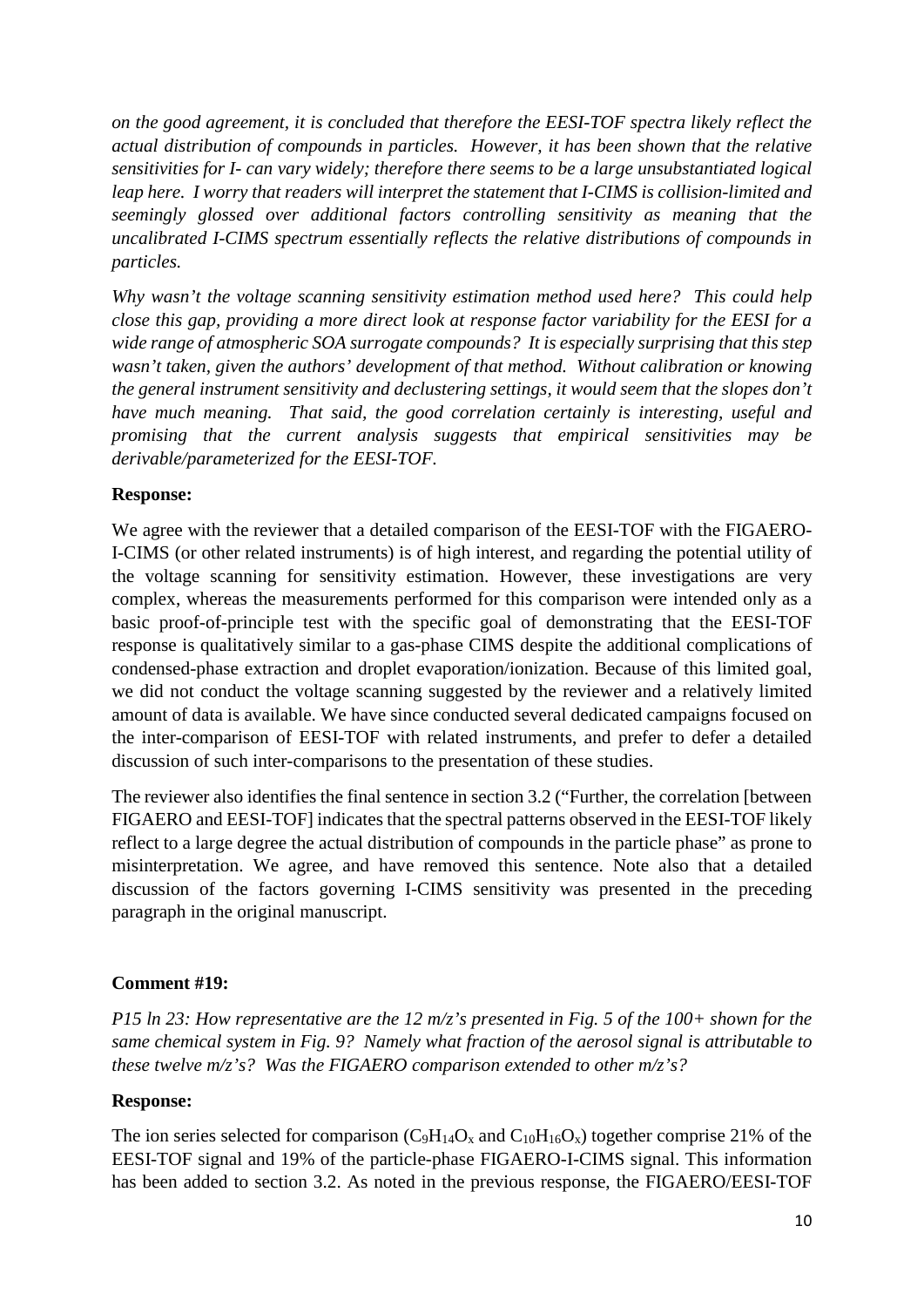comparison was intended only as a basic proof-of-principle test, and we prefer to defer detailed comparisons of the mass spectra to the dedicated inter-comparison campaigns that have since been conducted.

# **Comment #20:**

*P16, L27-28: How is this known? Analysis of SMPS distributions? Is the 20 nm seed particle mode separable from the a-pinene ozonolysis nucleation mode? Ensuring that a substantial fraction of the seed is coated seems pretty important to this demonstration. If this is problematic, and nucleation was unavoidable, why weren't larger seed particles used? 20 nm (and growing to 70 nm) seems surprisingly small for this test (and not representative of the size of particles in the atmosphere where most of the mass resides).*

# **Response:**

The fraction of coated particles was determined from analysis of the SMPS distributions; this information has been added to the manuscript.

Regarding the selected seed particle size, this reflects the mode of the number distribution generated from our nebulizer. While larger particles would be indeed be desirable to better represent the atmospheric mass mode, we have observed that size-selecting particles with a DMA greatly reduces their detection efficiency by the EESI-TOF (even after passing through a second nebulizer). The reasons for this are not yet clear, but prevented us from attempting the suggested experiments.

We additionally note that good agreement between the total EESI-TOF signal and the relevant fraction of AMS OA (SOA and oxygenated POA) have been obtained for a variety of systems, including ambient accumulation mode particles. This information was added to section 3.3 as follows: "In addition, we find that OA signals measured by the EESI-TOF are well correlated with AMS measurements (e.g. total measurable OA, source apportionment factors, tracer ions) (Qi et al., 2019; Stefenelli et al., 2019). This suggests that EESI-TOF bulk OA measurements are likely not affected by soluble inorganic matrices typical of Central Europe (i.e., internal mixtures with NH<sub>4</sub>NO<sub>3</sub> and (NH<sub>4</sub>)<sub>2</sub>SO<sub>4</sub> concentrations up to ~10  $\mu$ g m<sup>-3</sup>), although effects on individual ions cannot be ruled out."

## **Comment #21:**

*P17 Section 3.4 (Water vapor dependence): This is a nice analysis. Have the authors considered whether some of the compounds with substantial H2O-dependence effects may be dominated by semi-volatile gases breaking through the denuder? Possibly looking at the humidity-dependence of signals that are enhanced during the filter blanks would help understand that possibility.*

## **Response:**

In these experiments, we have not identified any signal attributable to denuder breakthrough (aside from water clusters with ions derived from the working solution or NaI dopant, which are not relevant to the question posed).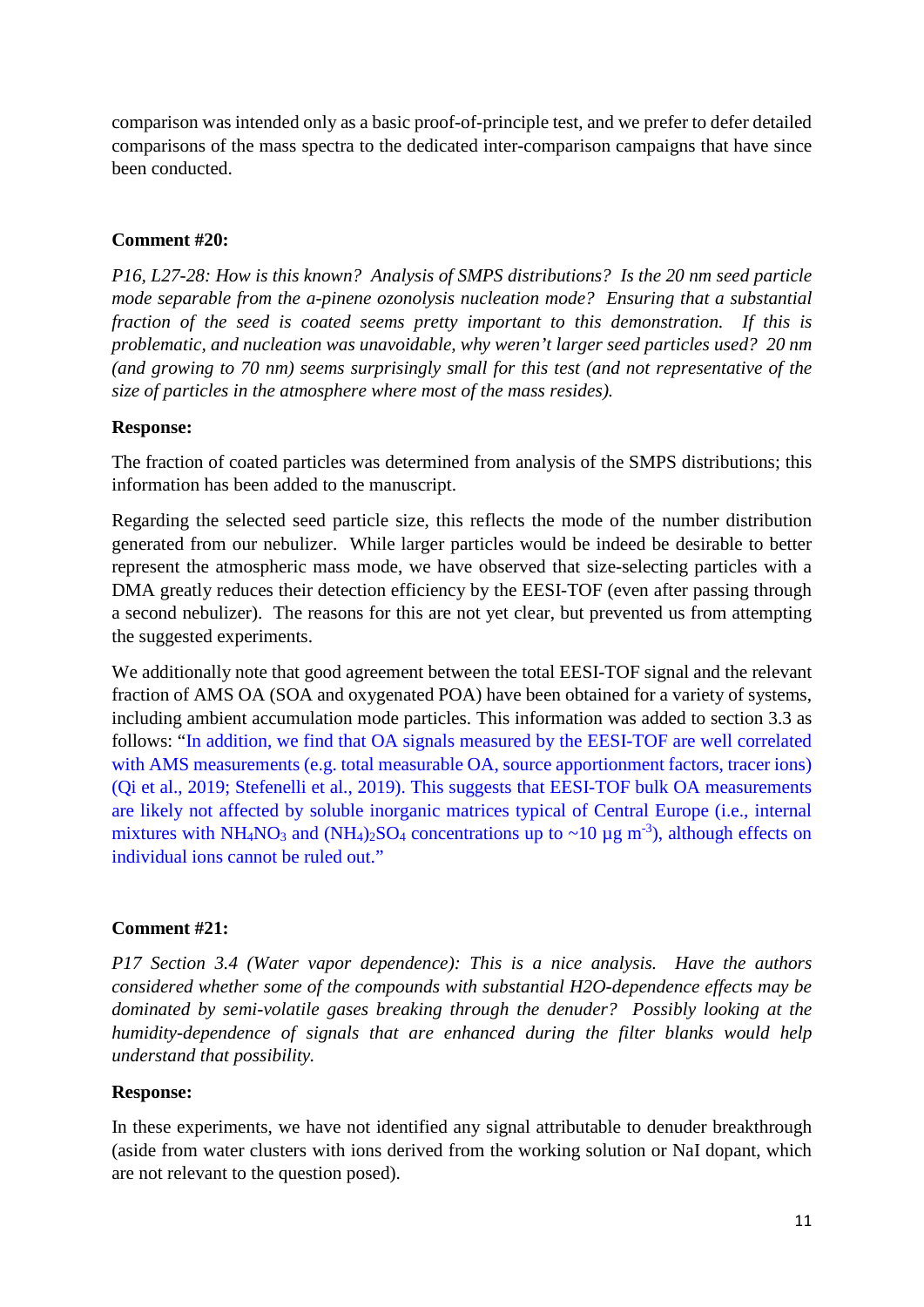## **Comment #22:**

*P17 ln 19: it would be informative if the authors reported the relative mass fluxes of water from the ESI and from the sample flow (at let's say 50% RH).*

## **Response:**

We assume a sample flow rate of 0.8 L min<sup>-1</sup> at 25 °C, corresponding to a molecular flux of 2.27 x  $10^{20}$  molec min<sup>-1</sup> of H<sub>2</sub>O. We do not directly measure the flowrate through the ESI capillary, but this is estimated to be in the range of 1 to 10  $\mu$ L min<sup>-1</sup>. Given a 1:1 mixture of water and either acetonitrile or methanol as a working solution, we estimate the  $H_2O$  flux to be 1.67 x  $10^{19}$  to 1.67 x  $10^{20}$  molec min<sup>-1</sup> through the electrospray capillary. Therefore the ESI capillary provides approximately 7 to 42 % of the water at 50% RH.

The following text has been added to section 3.4: "Assuming a sample flow of 0.8 L min<sup>-1</sup> and 1 to 10 μL min-1 flow through the electrospray capillary, the working solution provides 7 to 42 % of the total water at 50 % RH."

## **Comment #23:**

*P19 ln 1: Kumbhani et al. report using a 100 μm ID capillary, while this EESI-TOF uses a 50 μm ID capillary. Authors should revise their statement that the Kumbani et al. capillary has a 5x smaller ID than the EESI-TOF capillary, and revise the subsequent discussion.*

## **Response:**

We apologize for the error. The incorrect reference to the dimensions of the Kumbhani et al. capillary has been removed. The remainder of the discussion merely speculates on reasons for the different behavior observed in the two systems, which requires follow-up investigations to resolve and is therefore left unchanged.

## **Comment #24:**

*P19 ln 8: please provide a range of expected sizes for the electrospray droplets*

#### **Response:**

We do not have the capability at present to directly measure the electrospray droplet size distribution. Based on a literature comparison of roughly similar sources, we estimate a droplet mode on the order of 4 to 40  $\mu$ m. This information has been added to the manuscript.

## **Comment #25:**

*P21 ln 29: Add FIGAERO-CIMS to the list of instruments that show thermal decomposition? (see comment above).*

## **Response:**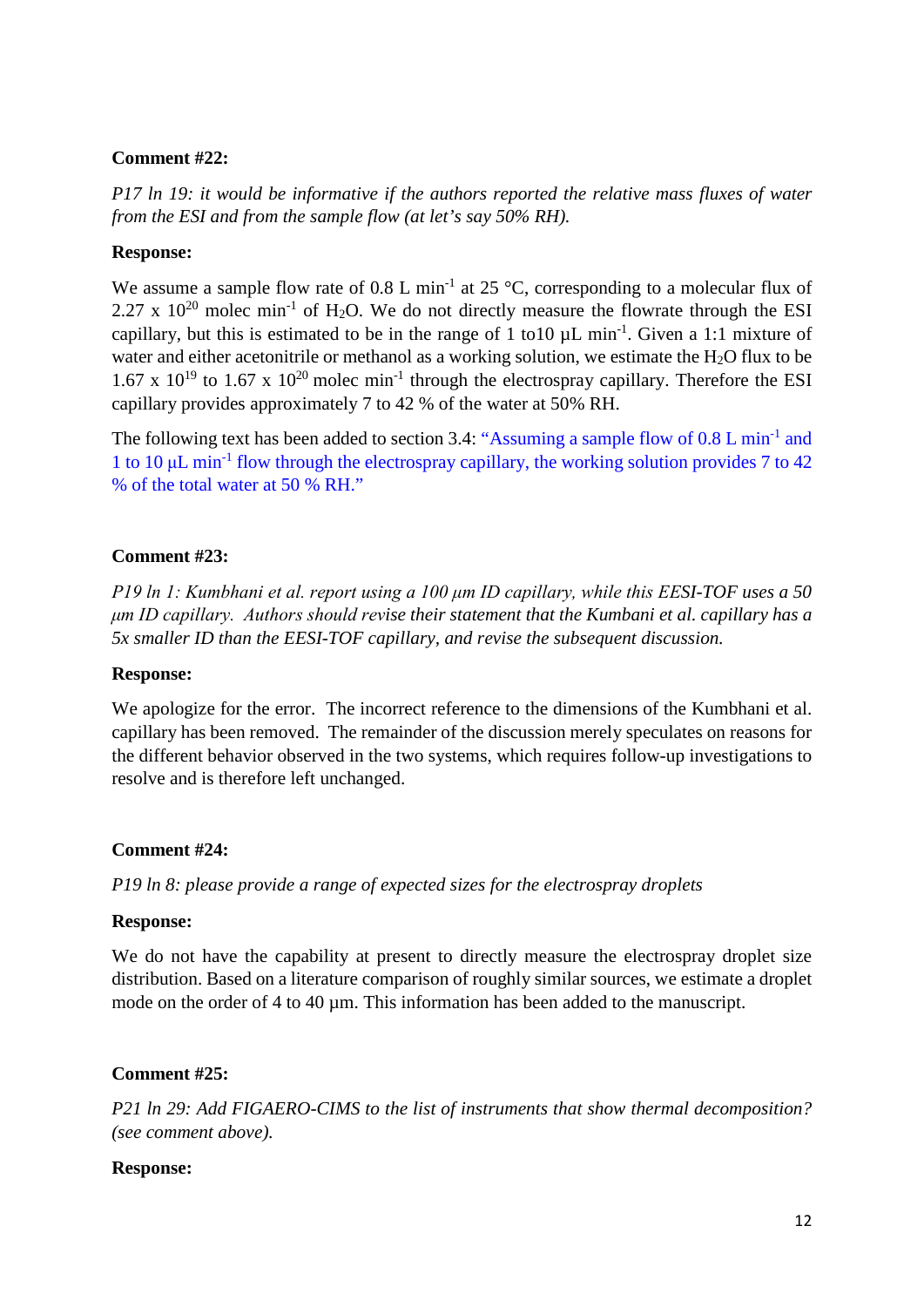The revised text reads: "As discussed above, current OA measurements used in mobile measurements require a tradeoff between thermal decomposition (extensive for the AMS, minor for FIGAERO-CIMS), ionization-induced fragmentation (AMS, CHARON-PTRMS), or time resolution (FIGAERO-CIMS)."

#### **Comment #26:**

*P23 ln 7: Change "…for most precursors." To "…for most precursors TESTED."*

#### **Response:**

This sentence was revised in response to Comment #16 and Reviewer #1 (Comment #6) and now reads: "The EESI-TOF sensitivity to SOA generated from a set of individual precursor gases varies within a factor of 15."

#### **Comment #27:**

*Figure 5 and discussion: Comparison of several apparent slopes in Fig. 5a with the bars in Fig. 5b seems not to match the relative slopes relationships. E.g. C9H14O7 looks steeper than C9H14O4 and C10H14O4 but the opposite in Fig. 5b (0.4 vs. 0.55 and 0.6). Is this simply due to non-log linear fits being calculated where the regression is highly weighted toward the largest signal data? If that is the case, perhaps also reporting the average ratio (could easily be added to the same bar plot). Other options may be a log-log fit or other regression fitting methods that don't emphasize the high value data points. The point here is that at least inspection of a log-log plot shows that the relative trends shown in Fig. 5b and discussed in the text may not be robust for each ion but rather reflect just a few of the high-signal points for each ion. On the other hand, if the lower signal points are noisier and closer to DLs, then perhaps it is fine to weight those more strongly. Finally, the type of fit (ODR?) and if it was constrained through zero should be reported.*

#### **Response:**

The apparent discrepancy between the visual appearance of slopes and their actual value is due to non-zero intercepts that are somewhat different for each ion. Lines having the same slope but different intercepts diverge at low values on a log-log plot, with a larger x-intercept corresponding to a visually steeper (but numerically identical) slope. The fits are not significantly influenced by outliers, and must be fit in linear space because they depend on absolute ion counts and not ratio of ion counts to background (as would be the case for a loglog fit). Data are plotted on a logarithmic scale only because ion signals span several orders of magnitude. As a result, we have not altered Fig. 5. However, we now state in the figure caption that all fits were conducted using ODR and that the intercept is unconstrained.

#### **Comment #28:**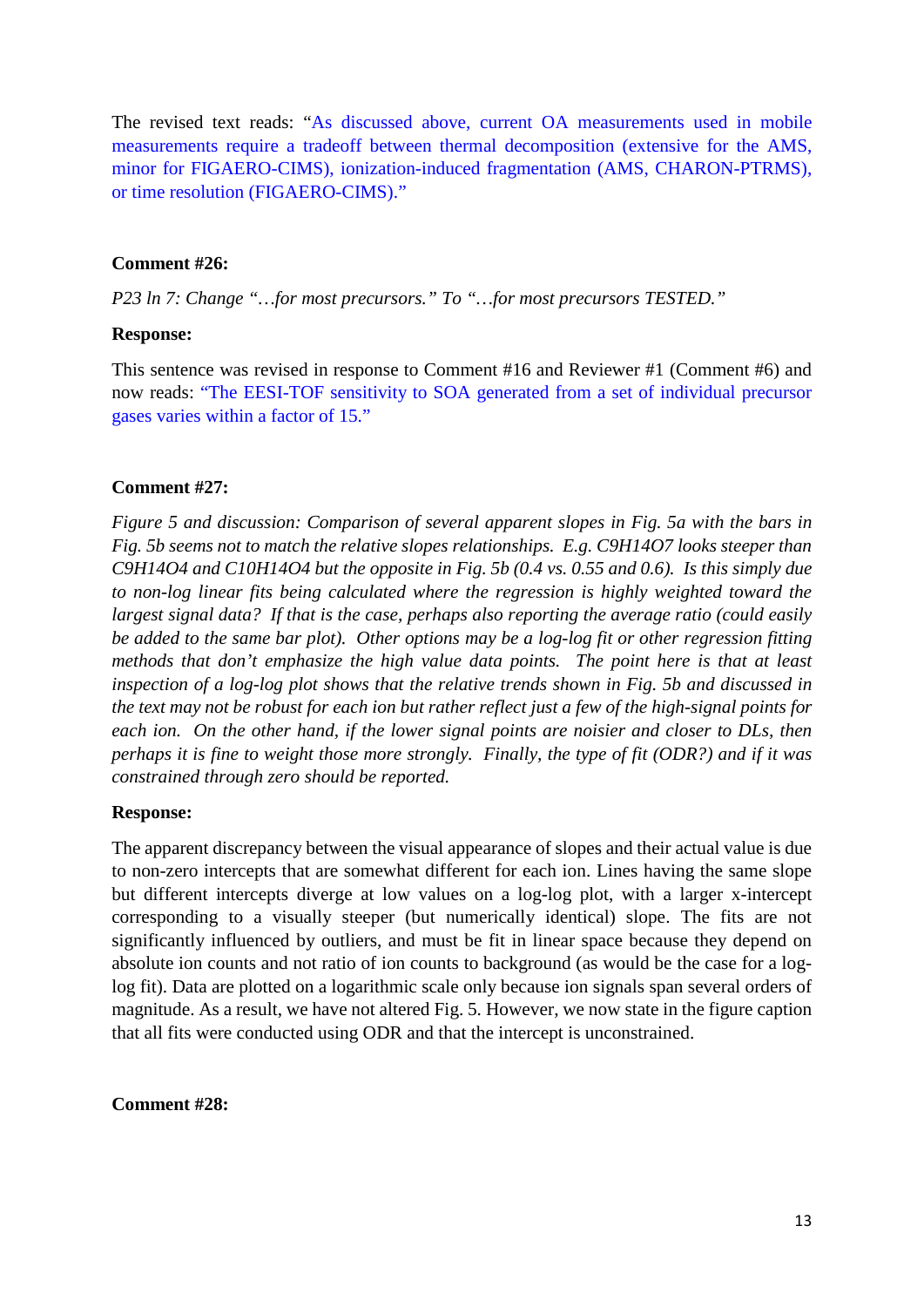*Figure 5 and discussion: It would be useful if the authors reported what fraction of the aerosol signal the sum of all the selected ions represents. Most of it? Similarly, it would be useful to show the EESI-TOF and I-CIMS aerosol mass spectra (possibly on a log-scale).*

#### **Response:**

The requested figure has been added as Fig. 5a. We compare the range *m/z* 100 to 500 for both instruments, with  $Na<sup>+</sup>$  and  $I<sup>-</sup>$  subtracted from the EESI-TOF and FIGAERO-I-CIMS, respectively. The ions selected for comparison  $(C_9H_{14}O_x$  and  $C_{10}H_{16}O_x$  families) comprise 21 % of the EESI-TOF signal and 19 % of the FIGAERO signal.

The revised text follows: "Figure 5 shows the EESI-TOF and FIGAERO-I-CIMS mass spectra from  $m/z$  100 to 500 after subtraction of Na<sup>+</sup> and I<sup>-</sup>, respectively. Spectra are normalized such that the sum across the selected  $m/z$  range is 1. The main features and general trends are similar between the two instruments, although some differences in relative intensity are evident. In addition, the EESI-TOF signal is greatly reduced below *m/z* 150 due to the selected transmission window in the quadrupole ion guides. Figure 5b shows EESI-TOF signals as a function of the FIGAERO-I-CIMS for selected ions, specifically the  $[C_9H_{14}O_x]Na^+$  (red) and  $[C_{10}H_{16}O_x]Na^+$  (blue) series, which constitute 21% (EESI-TOF) and 19% (FIGAERO-I-CIMS) of the total particle-phase signal."

#### **Comment #29:**

*Figure 8b: Please include the particle volume distribution standard deviation on Fig. 8b to give a sense of the overlap of sizes, since this experiment was not conducted with monodisperse particles.*

#### **Response:**

We have added error bars to Fig. 8b, where the error bars denote the mobility diameters corresponding to the half-maxima of the polydisperse particle volume distribution.

#### **Comment #30:**

*P1, ln 18: Would suggest replacing "SOA compounds" with "identified SOA components" or similar.*

#### **Response:**

The revised text reads: "…the bulk sensitivity to SOA generated from most tested precursors varies by only a factor of 6."

#### **Comment #31:**

*P3, ln 23-31: Need references for many of these statements.*

## **Response:**

References have been added.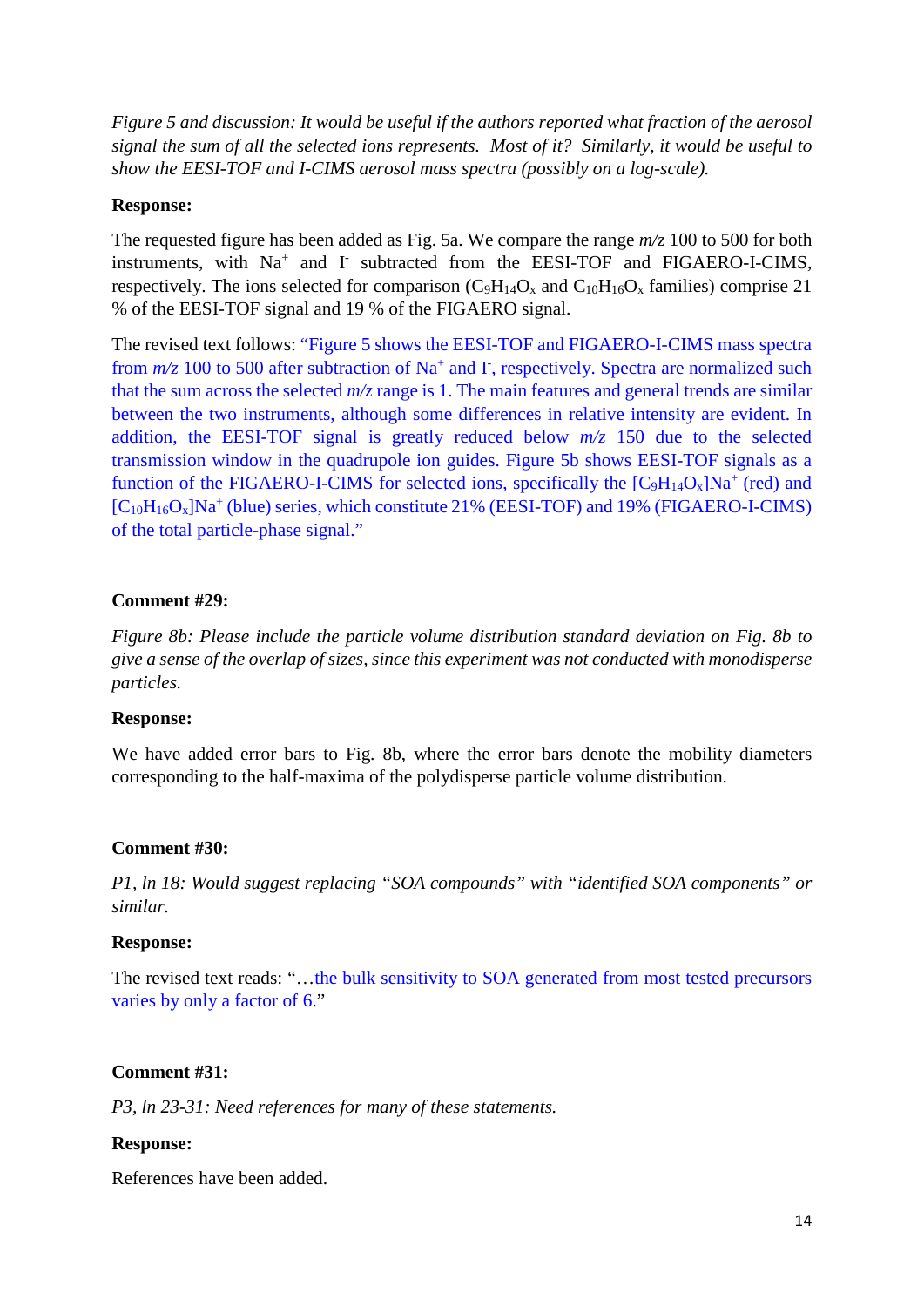#### **Comment #32:**

*P4 ln 8: My understanding is that instruments like the ATOFMS and PALMS have much more fragmentation of organic molecules than the AMS. The laser ablation instruments often turn organics into C1+, C2+, and ammonium into NO+. However, as worded this section gives the opposite impression.*

#### **Response:**

ATOFMS has been used successfully to measure oligomers (Gross et al., 2006), which decompose and/or fragment in the AMS. Therefore at least some combination of compounds/instruments can provide reduced fragmentation/decomposition relative to the AMS, and the text is left unchanged.

#### **Comment #33:**

*P5 ln 10-11: Text states: "Further, there remain fundamental limits to the detection of highly oxidized compounds, as well accretion products for which there is currently no satisfactory online detection technique." It's not clear what is meant by "fundamental limits" which is vague in this context. Please clarify. Also add "as" between "well" and "accretion".*

#### **Response:**

We agree that "fundamental" was unclear, and it has been deleted. The identified typo is fixed.

## **Comment #34:**

*P9 ln 29: This is perhaps a typo? I have not seen water at 25 C to have more than 18.2 MOhms resistance.*

## **Response:**

The typo has been corrected (should have been  $18.2 \text{ M}\Omega \text{ cm}$ ).

## **Comment #35:**

*P10 ln 28: this sentence is missing a verb.*

#### **Response:**

The corrected sentence reads: "Preliminary investigations using an  $H_2O$ -only working fluid (with NaI dopant) were also conducted."

#### **Comment #36:**

*P15 ln 6: a reference to the CIMS strategy described is needed.*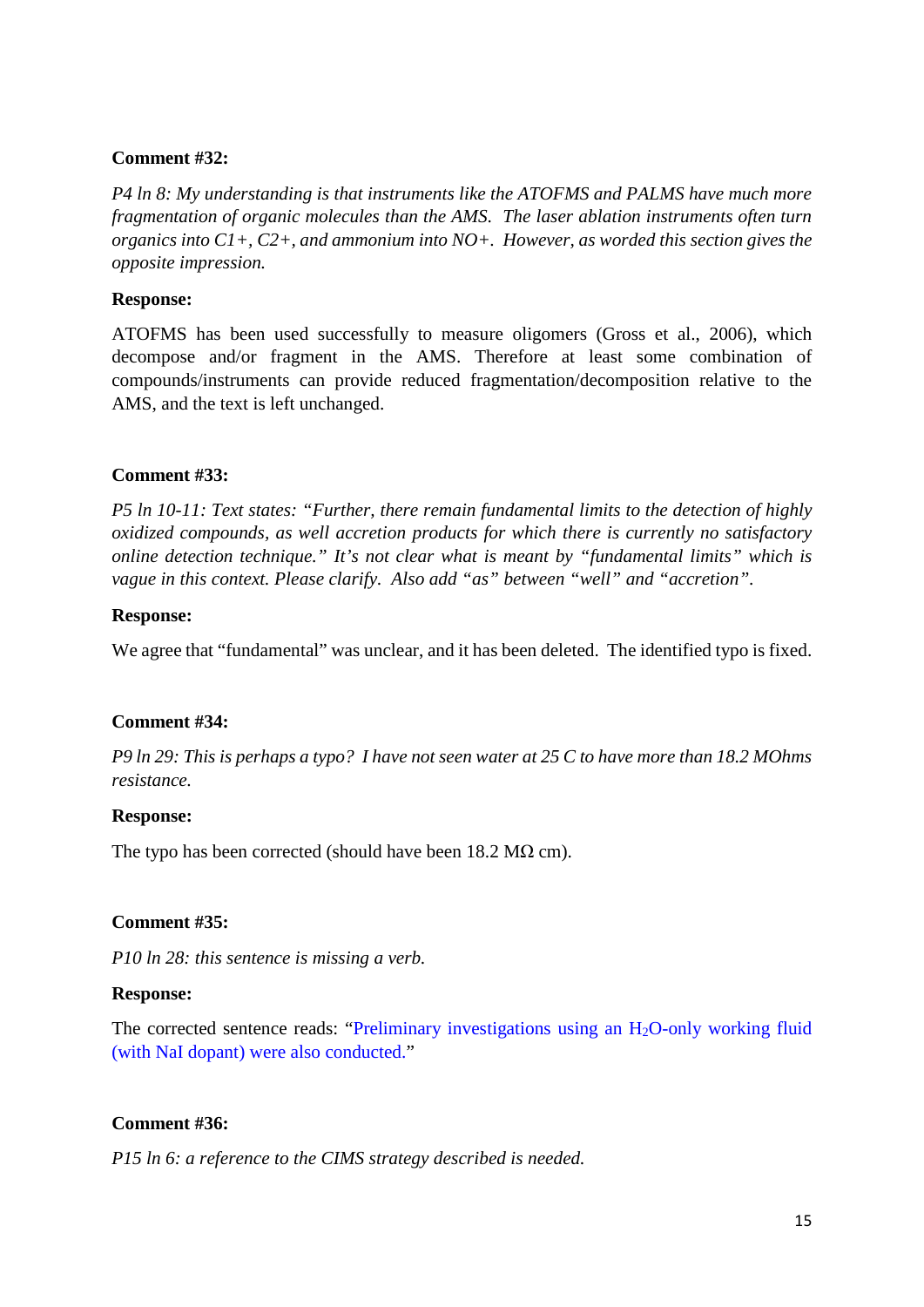# **Response:**

This sentence concludes the discussion of EESI-TOF sensitivity to bulk laboratory-generated SOA and pure compounds, for which the SMPS is used as a reference. Discussion of the CIMS does not begin until the following paragraph. We therefore prefer to leave the text unchanged.

# **Comment #37:**

*P16, ln 12-13: Add reference for this statement about matrix effects and ion suppression being common in ESI.*

## **Response:**

References added.

# **Comment #38:**

*P20 ln 17-18: Remove unneeded "of" and "as" which make the sentence grammatically problematic.*

## **Response:**

The revised text reads: "To aid the eye,  $[(NaI)_n]Na^+$  clusters are removed; this is done because although the background-subtracted  $[(NaI)_n]Na^+$  is close to zero, it is the difference of two high-intensity signals and therefore remains large relative to most ions in the mass spectrum."

# **Comment #39:**

*P20 ln12-13 / Fig 9a/b: Please state how mass concentration was determined from SMPS measurements as shown in Fig. 9a/b.*

## **Response:**

We assumed an effective density of  $1.2$  g cm<sup>-3</sup>.

# **References**

Bertrand, A., Yuan, B., Stefenelli, G., Qi, L., Pospisilova, V., Tong, Y., Sepideh, E., Huang, R.-J., El Haddad, I., Slowik, J. G., and Prevot, A. S. H.: Characterization of fresh and aged solid fuel combustion organic aerosol by extractive electrospray ionization time-of-flight mass spectrometer (EESI-TOF), Environ. Sci. Technol., submitted.

Eichler, P., Müller, M., D'Anna, B., and Wisthaler, A.: A novel inlet system for online chemical analysis of semi-volatile submicron particulate matter, Atmos. Meas. Tech., 8, 1353-1360, 10.5194/amt-8-1353-2015, 2015.

Gallimore, P. J., and Kalberer, M.: Characterizing an extractive electrospray ionization (EESI) source for the online mass spectrometry analysis of organic aerosols, Environ. Sci. Technol., 47, 7324-7331, 10.1021/es305199h, 2013.